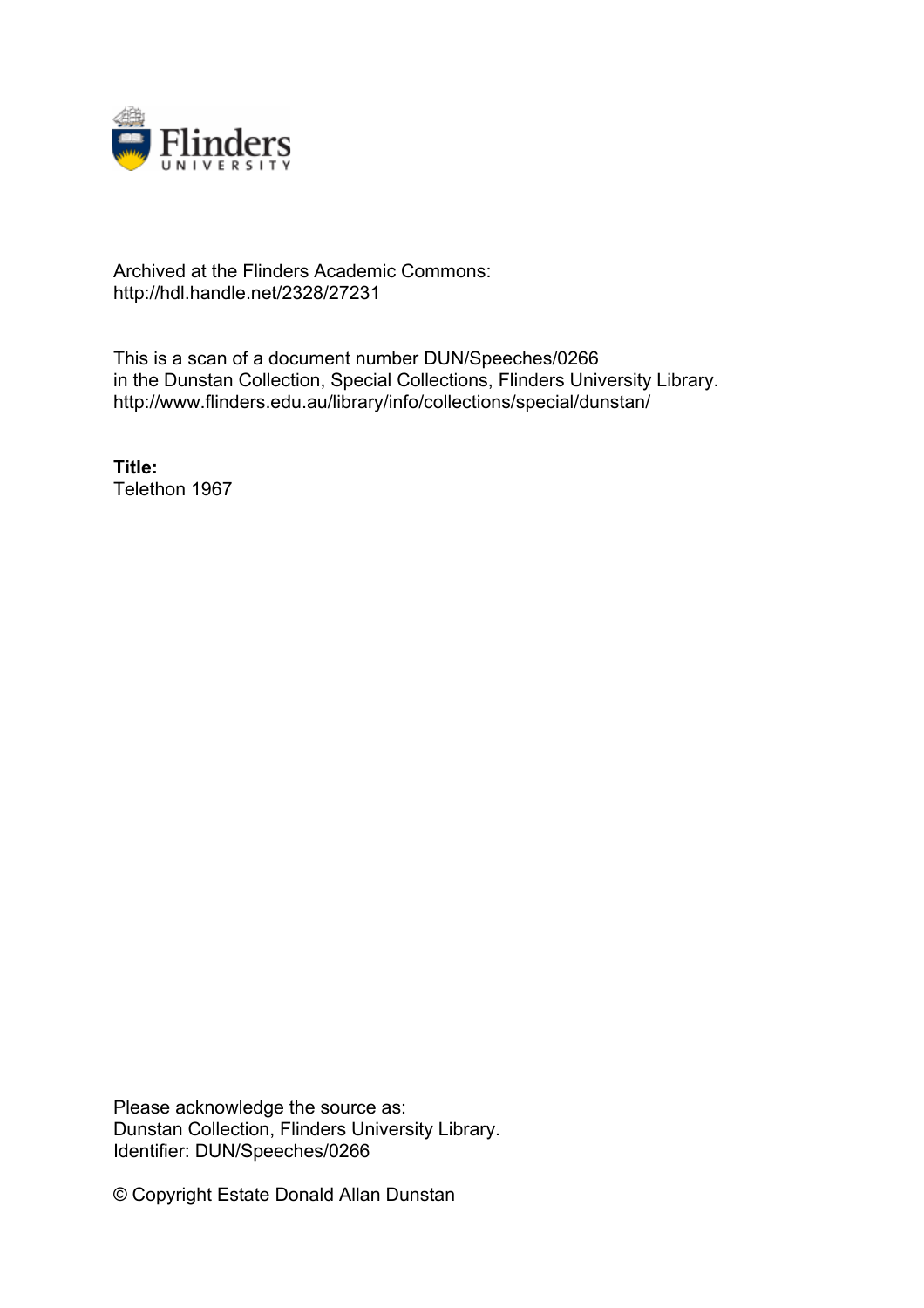**C**Sfofe/

## **TELETHON 1967.**

**9\*30 A.M. SATURDAY. 16TH DECEMBER, 1967.** 

**GOOD HORNING:** 

**I AM DELIGHTED TO TAKE PART IN THE ACTIVITIES OP TELETHON 1967.** 

**THE GENEROUS SUPPORT MICH THE PUBLIC OP SOUTH AUSTRALIA HAS GIVEN TO THE TELETHON PROGRAMMES SINCE THEIR INCEPTION IS SUCH THAT TELETHON HAS BECOME AN IMPORTANT ANNUAL EVENT IN OUR CALENDAR.** 

**IT IS APPROPRIATE IN THESE DAYS LEADING UP TO CHRISTMAS THAT WE SHOULD GIVE ADDITIONAL THOUGHT AND ATTENTION TO THOSE IN OUR COMMUNITY WHO ARE LESS FORTUNATE THAN WE ARE, AND THE WORTHY INSTITUTIONS WHICH TELETHON WILL AID THIS YEAR, NAMELY MINDA, THE PHOENIX SOCIETY, THE MENTALLY RETARDED CHILDREN'S ASSOCIATION AND GUIDE DOGS FOR THE BLIND, ARE ALL ORGANISATIONS WHICH BY THEIR PINE WORK COMMEND THEMSELVES TO A GENEROUS PUBLIC.** 

Dunstan Collection, Special Collections, Flinders University Library.